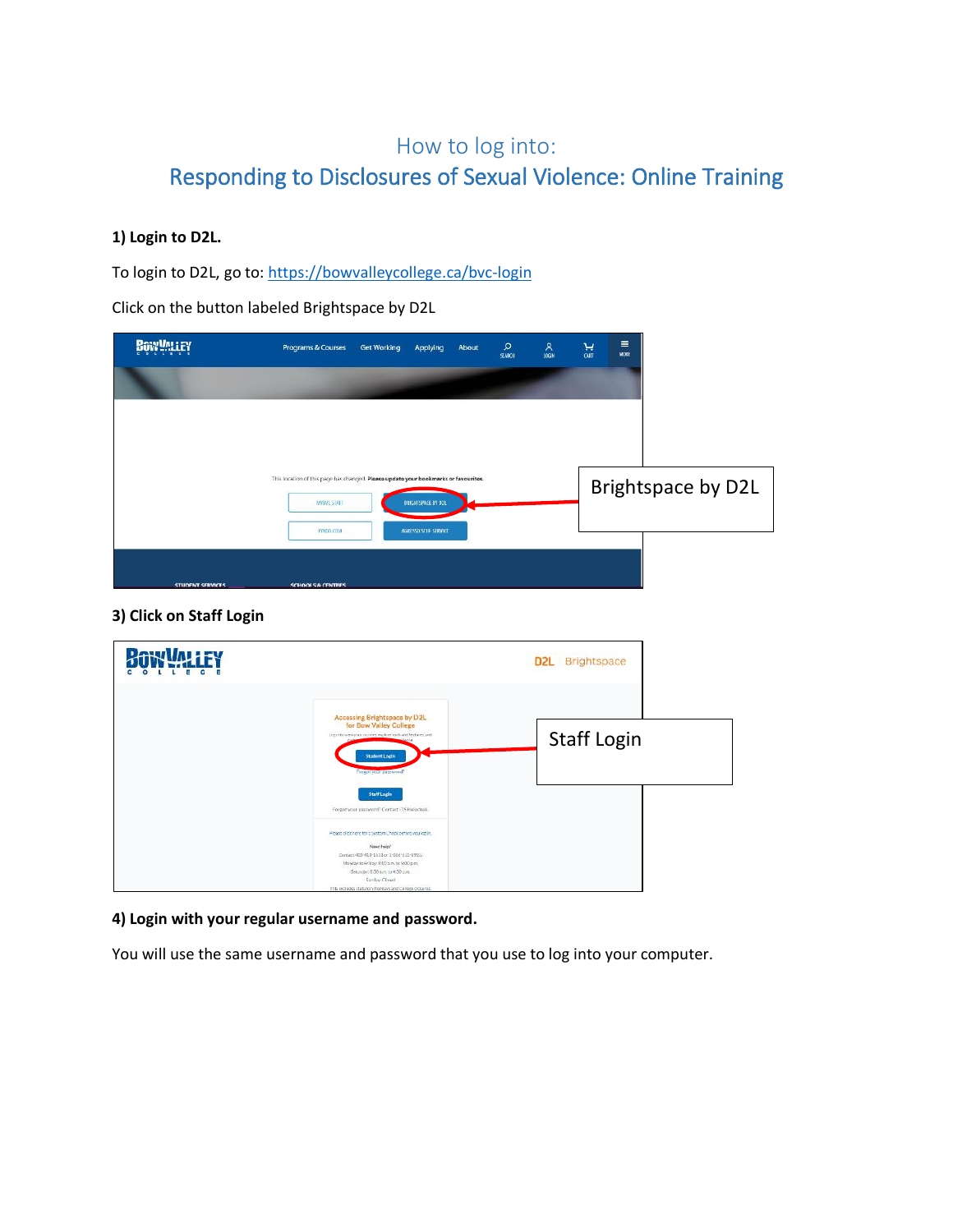## How to register in:

# Responding to Disclosures of Sexual Violence Training - Staff

Once you've logged into D2L, you will see a toolbar underneath the Bow Valley College logo. This is your D2L navigation bar.

1) To enroll in LSS101, click the "Self Registration" link from the navigation menu.

| BOWYALLEY                                                      | 888               | € | $\mathbb{C}$ | <b>Tracy Inaba</b><br>$\lambda$ |
|----------------------------------------------------------------|-------------------|---|--------------|---------------------------------|
|                                                                | Self Registration |   |              |                                 |
| Self Registration System Check Brightspa<br>ePortfolio<br>Blos | link              |   |              |                                 |
|                                                                |                   |   |              |                                 |

2) Click the "Responding to Disclosures of Sexual Violence of Sexual Violence - Staff" course from the list of available courses.

|                        | <b>Self Registering Course Offerings</b>                         |                                   |                             |                              |
|------------------------|------------------------------------------------------------------|-----------------------------------|-----------------------------|------------------------------|
| Course Offering Code - | <b>Course Offering Name</b>                                      | Course<br><b>Offering</b><br>Cost | Enrollment<br><b>Status</b> |                              |
| bridge math            | <b>Bridge Math</b>                                               |                                   | <b>Not</b><br>Enrolled      |                              |
| <b>CSB COOP</b>        | <b>CSB Cooperative Education Program</b>                         |                                   | <b>Not</b><br>Enrolled      |                              |
| pcap                   | <b>All Aboard</b>                                                |                                   | Not<br><b>Enrolled</b>      |                              |
| prehealthhub           | Pre-Health Career Program Pathway Learner Hub                    |                                   | <b>Not</b><br>Enrolled      |                              |
| scsie_year1            | <b>SCS Interprofessional Education Year 1</b>                    |                                   | <b>Not</b><br>Enrolled      |                              |
| srhighhub              | <b>Senior High Upgrading Learner Hub</b>                         |                                   | <b>Not</b><br>Enrolled      | <b>Supporting Disclosure</b> |
|                        | staff_LSS101_lss1012018_LSS101 LSS101: Learner Success 101 Staff |                                   | <b>Enrolled</b>             | of Sexual Violence           |
| sv_master              | Responding to Disclosures of Sexual Violence Training - Staff    |                                   | <b>Not</b>                  | <b>Training - Students</b>   |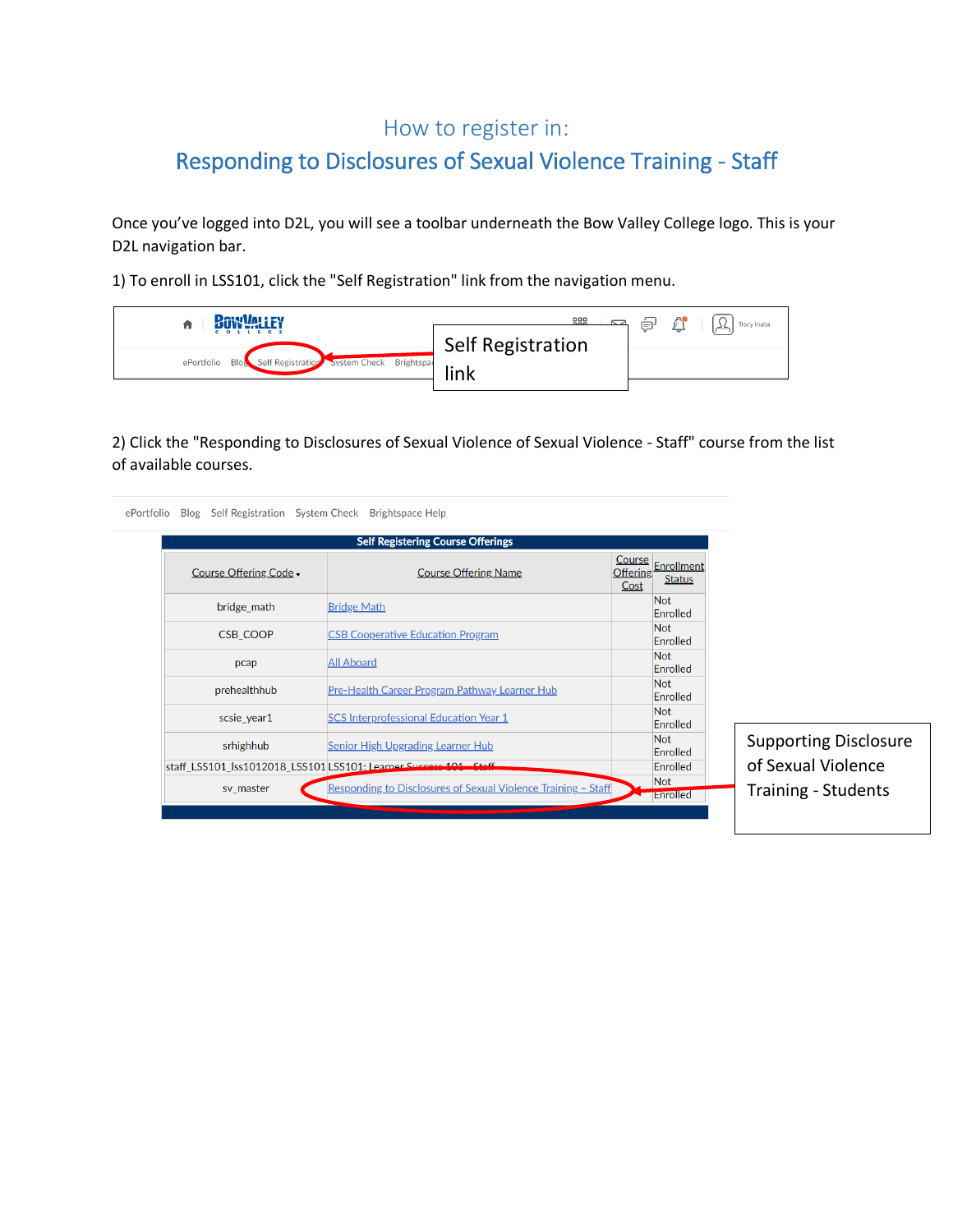#### 3) Click "Register."



4) The next screen shows your information – it is filled in automatically. All you have to do is click "Submit."

|            |                                                                                                                                                                                                               | 器 □ 匀 ☆ | <b>Tracy Inaba</b> |  |
|------------|---------------------------------------------------------------------------------------------------------------------------------------------------------------------------------------------------------------|---------|--------------------|--|
| ePortfolio | Blog Self Registration System Check Brightspace Help                                                                                                                                                          |         |                    |  |
|            | <b>Registration Form</b><br>Course Offering List > Course Offering Description > Registration<br>Form<br>Step 2: Enter Registration Information<br>Required fields are marked with a *<br>* First Name: Tracy |         |                    |  |
|            | * Last Name: Inaba<br>* Email: tinaba@bowvalleycollege<br>Org Defined ID: 71694                                                                                                                               |         | Submit link        |  |
|            | <b>Back</b>                                                                                                                                                                                                   | Submit  |                    |  |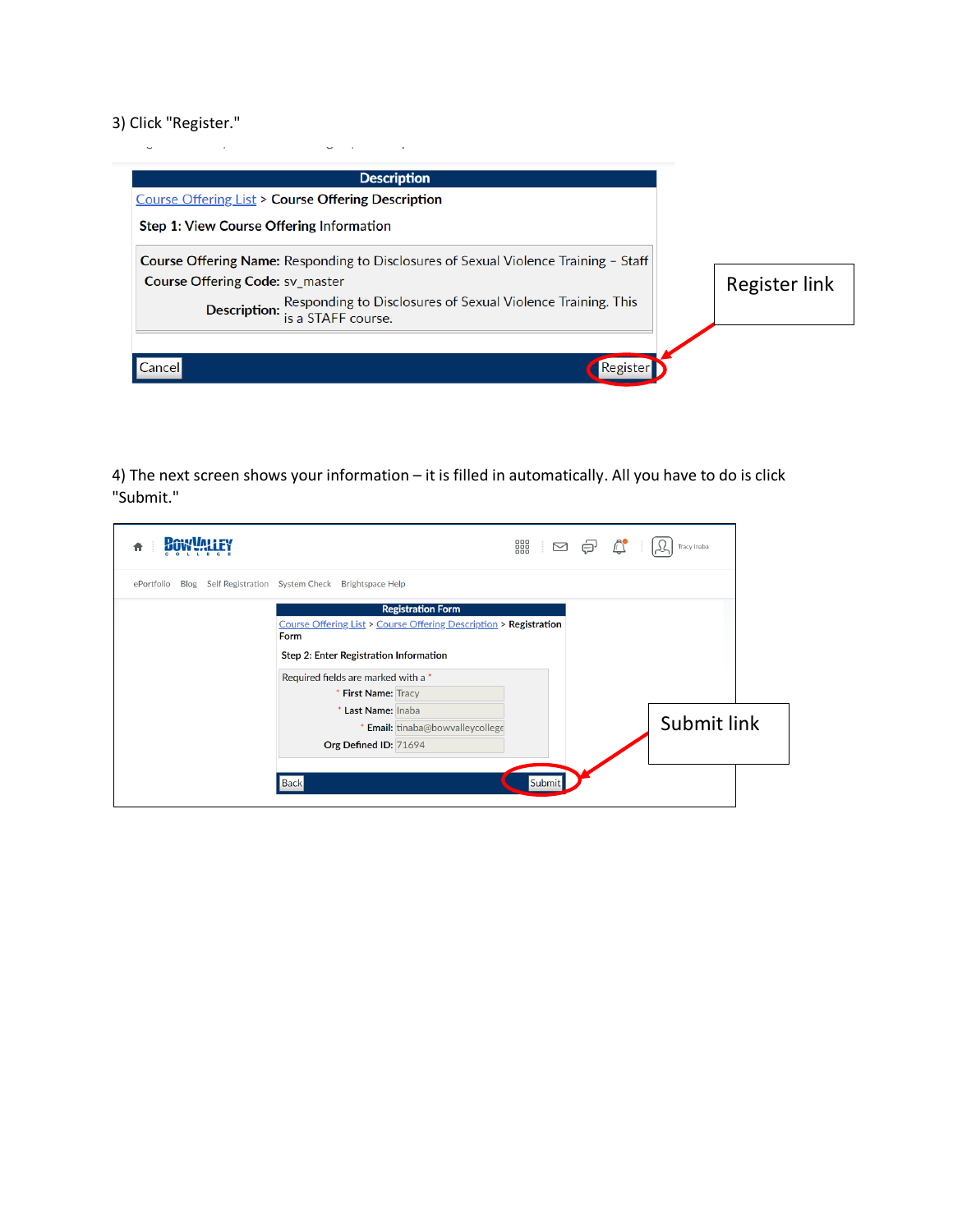5) Click "Finish" to complete your request.

| <b>RAHAVI</b> NI I FY<br>A | 器 Ⅳ 9 0                                                                                                                                                                                                                                                                                   |  | Tracy Inaba |  |
|----------------------------|-------------------------------------------------------------------------------------------------------------------------------------------------------------------------------------------------------------------------------------------------------------------------------------------|--|-------------|--|
| ePortfolio                 | Blog Self Registration System Check Brightspace Help                                                                                                                                                                                                                                      |  |             |  |
|                            | <b>Confirmation</b><br>Course Offering List > Course Offering Description > Registration<br>Form > Confirmation<br><b>Step 3: Confirmation</b><br><b>FirstName: Tracy</b><br>LastName: Inaba<br>Email Address: tinaba@bowvalleycollege.ca<br>OrgDefinedId: 71694<br><b>Back</b><br>Finish |  | Finish link |  |
|                            |                                                                                                                                                                                                                                                                                           |  |             |  |

**\*\*\*Please note: It may take up to 1 week to process your registration and enroll you in to Responding to Disclosures of Sexual Violence Training - Staff**

6) You will receive an email once your enrollment has been completed. **DO NOT** set up a password – you will just use your usual username and password to log in to D2L.

You have been enrolled in **Responding to disclosures of Sexual Violence Training – Staff** for Bow Valley College.

To access Responding to disclosures of Sexual Violence Training – Staff:

- 1. [Set up a password](https://d2l.bowvalleycollege.ca/d2l/lp/resetPassword/ResetPassword.d2l?token=xSIAAAAAAADEusYjHZgtfcc9aKlBmluDxmvcyw%3D%3D)
- 2. [Log into Bow Valley College](https://secure-web.cisco.com/16hvkthtYBMNsxuRYVwZfh-0z5-zedfLKHgo97h_gHxmXA3d2EPLr9HS1zUuLIUpCT6JH2qOW7IOMWUwMPJxr9lqorwH2KEFd3eKobu-8ztQpMJIk4bpqbQ4oYGFj0Dyz2nI6MgjNasVbnHdr7vypINX5KsxS_pYA_5qi4Q1TE19papVDxEPkr_27vPDTeAVn2qR05DxglFwm7m90jnHEEIqBMea49dHDmqPSd-1hOoTk8pcwJMenMHciSe_YeBmm5Tps25uwKJF9B5V8ALR6OKd7LMMBluVVnd5Mm7571Jh3s6-v29bclvd8seQL-GSpk8Da8LEXCTai66cdvQG0q0fREbgldxoEo9HmyAQ064Y/https%3A%2F%2Fwww.mybvc.ca%2Fd2l%2Fsignout.aspx%3Flogout%3D1) using your username **egidden** and password
- 3. Look for Responding to disclosures of Sexual Violence Training Staff in your list of courses.

Sent: 2/9/2019 3:00:34 PM